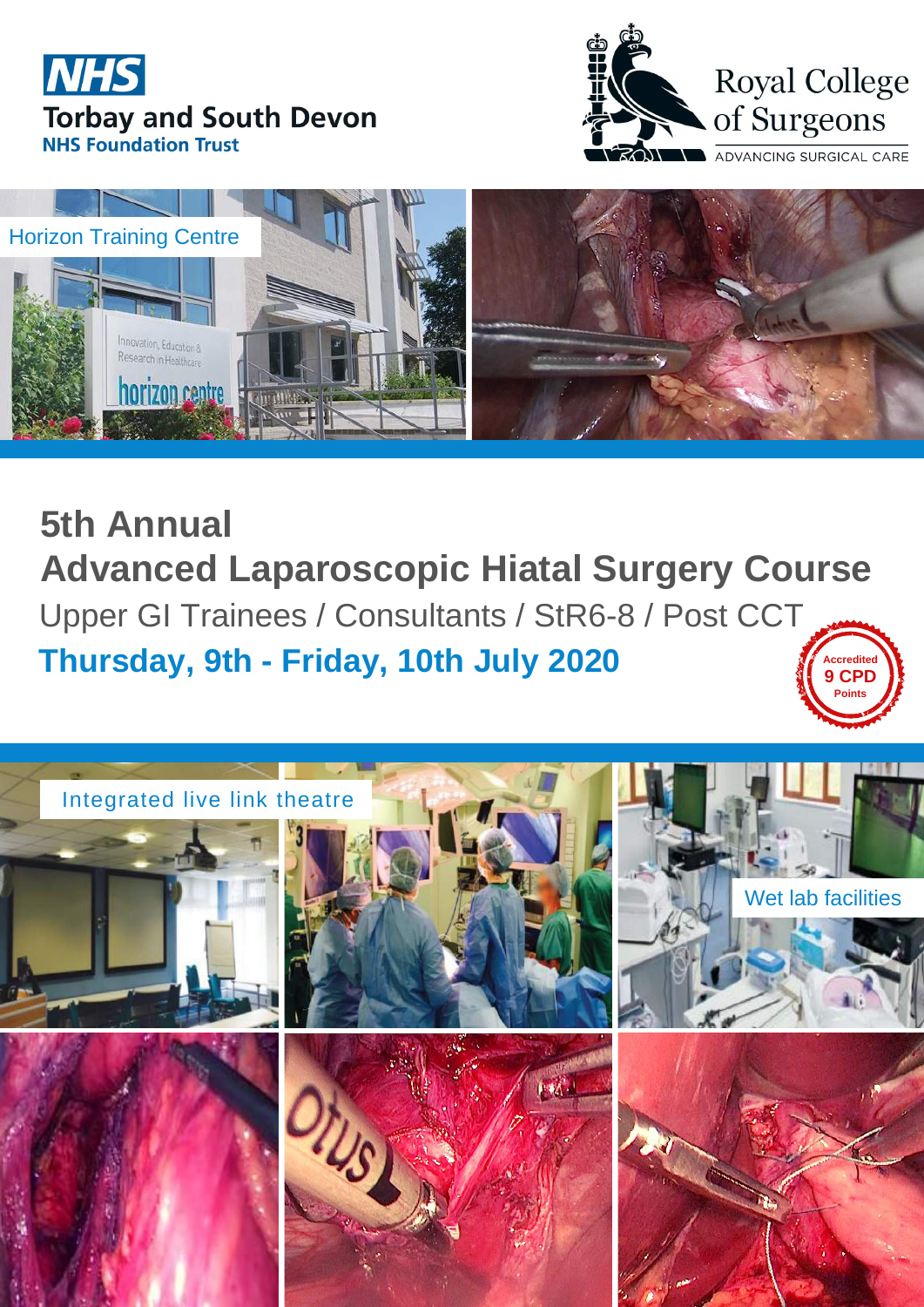This two day Royal College of Surgeons approved unique course is designed to concentrate on aspects of advanced hiatal surgery that senior trainees may have limited exposure to in training and junior consultants may feel least confident with in their clinical practice. The course is based around interactive lectures, guest speakers and live link surgery. The course covers discussion around evidence for surgical practice, complex decision making involving patient selection, surgical techniques, management of complications and outcome data. As well as lectures, live link surgery is a strong element and will be used as a focus for discussion and demonstration of techniques.

**13:45** Laparoscopic Elective / Emergency Repair of Giant / Intra-Thoracic **Surgery** 

**Thursday, 9th July 2020 Horizon Centre, Torbay Hospital, Newton Road, Torquay, Devon TQ2 7AA**

### **13:00 Registration and lunch**

**13:45** Welcome / introduction **13:50** Achalasia - Investigation / Diagnosis / Treatment **LIVE LINK - Laparoscopic Hellers Cardiomyotomy 15:30 Coffee & biscuits 16:00** POEM **16:45** Management of complications **17:30** Close

**19:30 Course Dinner**



**Friday, 10th July 2020 Horizon Centre, Torbay Hospital, Newton Road, Torquay, Devon TQ2 7AA**

### **08:30 Registration and coffee**

**09:00** Understanding pH and Manometry in relation to surgery **09:45** Laparoscopic Fundoplication - Techniques / Outcomes **10:30** ARROW (Anti-Reflux Surgery National Audit)

**LIVE LINK - Laparoscopic Fundoplication**

**11:00 Coffee & biscuits**

**11:45** LINX

### **12:45 Lunch**

**LIVE LINK - Laparoscopic Repair of Intra-Thoracic Stomach**

**15:00** Repairing Large Hiatal Defects

**15:30 Tea & Biscuits**

**16:00** Screening / Management of Barrett's Oesophagus

**17:00** Close and discussion



# **PROGRAM**

# **DAY I**

# **DAY II**

**LIVE LINK - Laparoscopic Hellers Cardiomyotomy**

**LIVE LINK - Laparoscopic Fundoplication**



**LIVE LINK - Laparoscopic Repair of Intra-Thoracic Stomach**